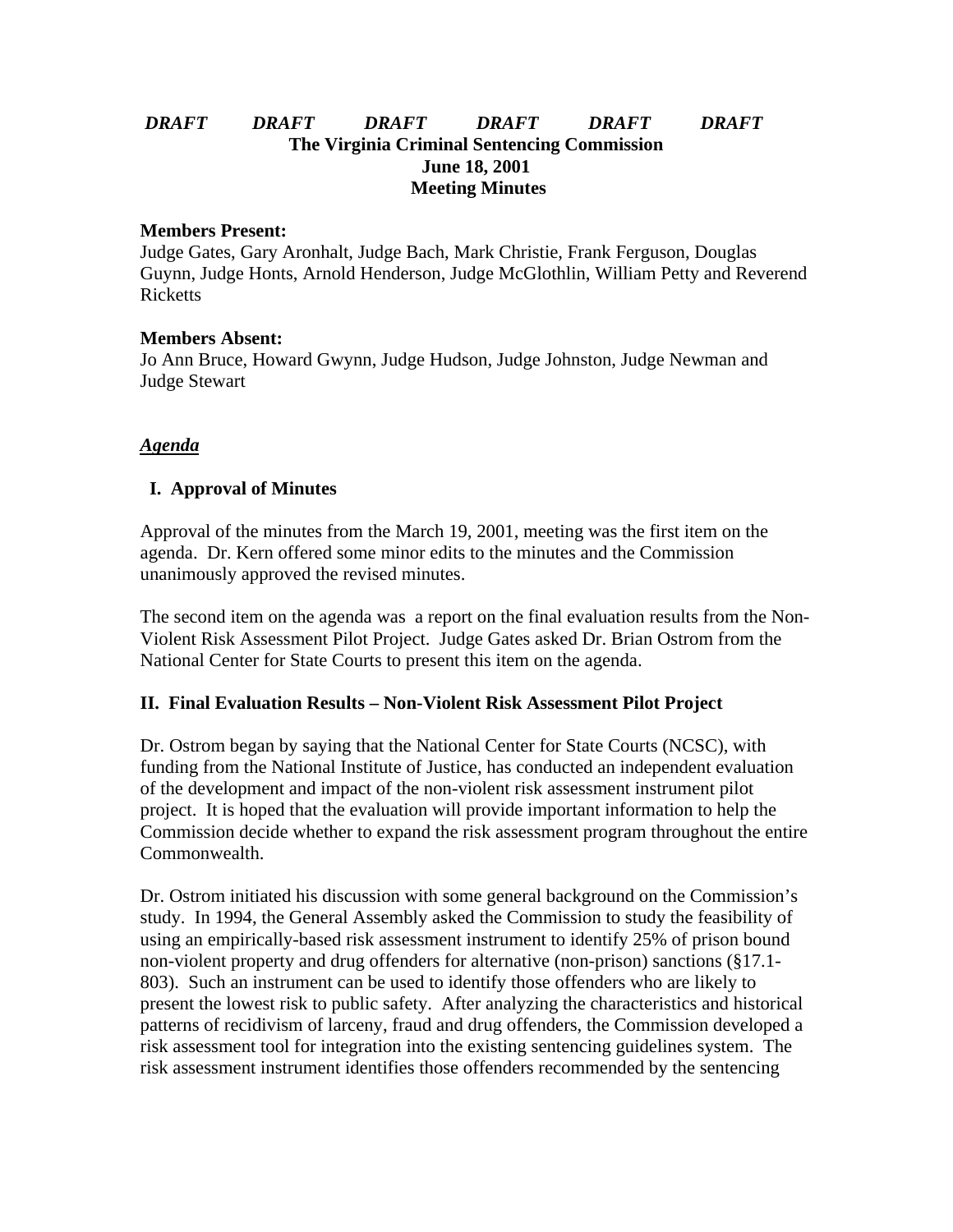guidelines for a term of incarceration who have the lowest probability of being reconvicted of another felony crime.

The risk assessment worksheet is completed for non-violent fraud, larceny and drug offenders who are recommended for some period of incarceration by the guidelines and who satisfy the eligibility criteria established by the Commission. Offenders with any current or prior convictions for violent felonies (as defined in §17.1-803) and offenders who sell an ounce or more of cocaine are excluded from risk assessment consideration. When the risk assessment instrument is completed, offenders scoring nine points or less on the scale are recommended for sanctions other than traditional incarceration.

Construction of the risk assessment instrument was based on a statistical analysis of the characteristics, criminal histories and patterns of recidivism of the fraud, larceny and drug offenders in the sample. The factors proving statistically significant in predicting recidivism were assembled on a risk assessment worksheet with scores determined by the relative importance of the factors in the statistical model. Some of the factors on that worksheet are gender, age, marital status, employment status, prior adult record, prior juvenile record and current offense information.

Dr. Ostrom and his associates conducted a series of interviews with justice system officials in the pilot sites. He noted that these interviews revealed some common themes among which was a concern about the inclusion of demographic factors on the risk scale. He said that some of the respondents felt that age, employment, and marital status made the instrument systematically biased or chauvinistic. An unemployed, unmarried male under the age of 20 begins with a score of 9 points and any additional scoring makes them ineligible for a diversion recommendation. While they were aware that past research shows this profile to be associated with higher recidivism rates, some of the interviewed officials also felt this was the group of offenders most in need of rehabilitative services.

As a group, the interviewed judges recommended that the risk assessment program be expanded statewide if the instrument is found to be effective and if the demographic factors (age, gender, etc.) are re-examined for evidence that they remain linked with higher recidivism rates. Judges also felt that it would be useful to get feedback from the Department of Corrections concerning which state and local alternative punishment programs work best for different types of offenders.

Interviewed probation officers also voiced the opinion that the instrument would be useful statewide if the demographic scoring factors were re-examined to determine their link to recidivism. Interviewed defense attorneys supported the greater use of alternative sanctions and generally favored expansion of the pilot project to other circuits. Dr. Ostrom noted that the responses of the surveyed prosecutors departed from the other groups. He observed that the interviewed prosecutors did not generally support programs intended to divert offenders who were recommended for prison under the guidelines. The surveyed prosecutors agreed with the notion that alternative sanctions are best suited for offenders guilty of a first non-violent felony conviction.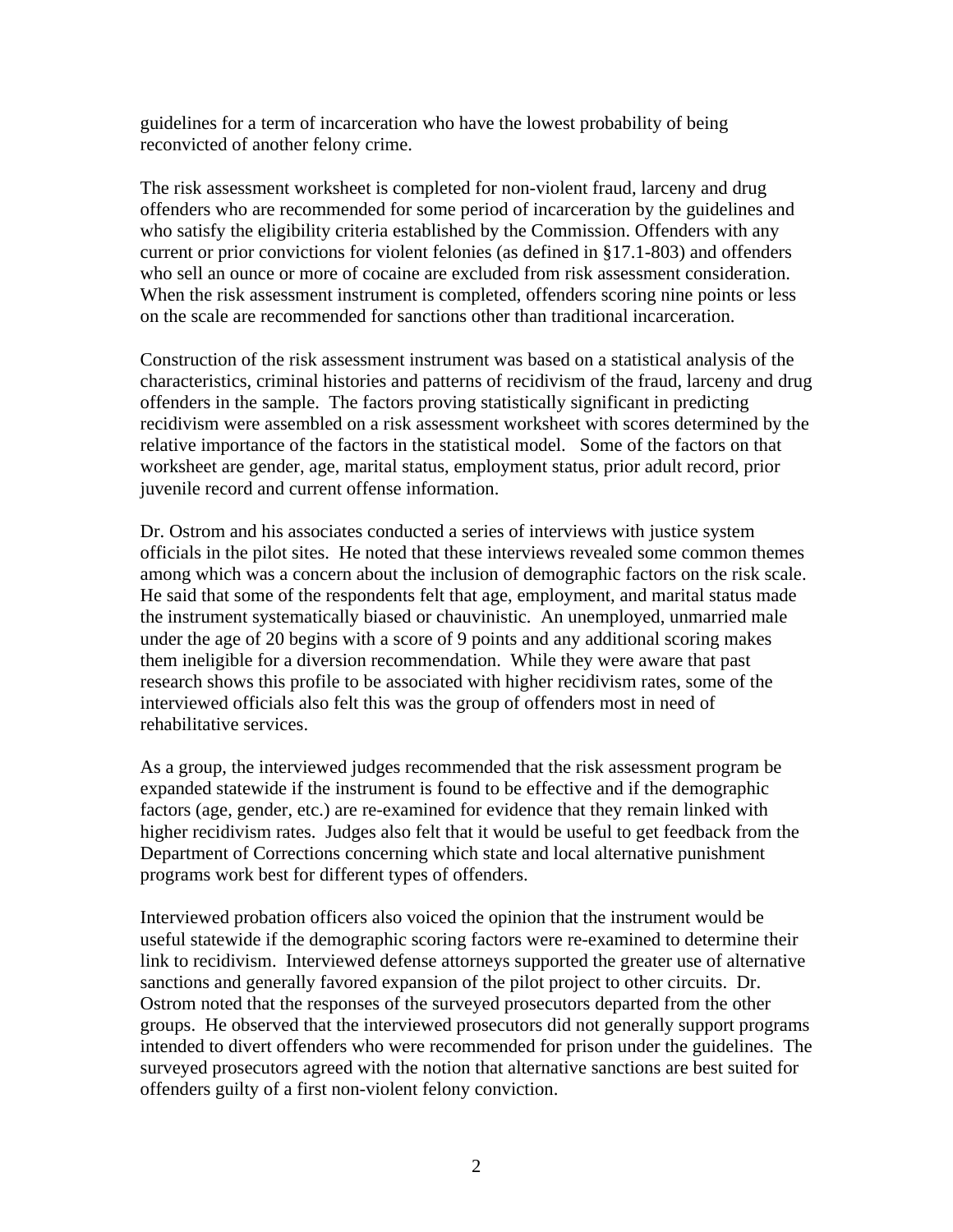Dr. Ostrom then spoke about how the National Center for State Courts analysis was structured. The strength of the instrument was measured by whether the individuals identified by the instrument were (1) more likely to successfully complete their imposed sanction and (2) less likely to recidivate. The utility of the risk assessment instrument was evaluated by following a group of diverted offenders for at least one year following their sentence to an alternative. A sample of offenders was drawn from 5,158 drug, fraud and larceny cases resolved in the six pilot sites between December, 1997 and September, 1999. To generate a sample that could be used to evaluate risk assessment, those offenders with missing files, offenders who received a prison sentence, and offenders with incomplete information were removed. The final sample for evaluation consisted of 555 offenders eligible for risk assessment who received an alternative punishment. Dr. Ostrom next presented statistics on judicial agreement with the risk assessment recommendation and the number of offenders diverted. He observed that judges agreed with the risk assessment recommendations in most cases.

The next area discussed was the factors that were related to the diversion decisions. Fraud and drug offenders were more likely to be diverted than larceny offenders. Offenders younger than 22 years of age or those who scored twelve or less on the risk assessment work sheet were also more likely to be diverted. Diverted offenders received a wide variety of sanctions that included intensive supervised probation, jail, electronic monitoring, day reporting, boot camp, diversion and detention centers and local treatment programs. Dr. Ostrom said the most frequently imposed local sanction was jail with the second most prevalent sanction being outpatient drug or alcohol treatment.

Dr. Ostrom then reviewed how successful the instrument was in predicting recidivism. Before presenting these findings, Dr. Ostrom provided several caveats as to why their findings might be different than that produced by the Commission's original research. He pointed out that there were significant methodological differences in the two studies. The evaluation methods applied by National Center for State Courts used arrest and arrest resulting in conviction as outcome measures. He noted that the Commission, in its original study, relied upon only felony convictions as the recidivism measure. Furthermore, in the original Commission research all convicted larceny, fraud, and drug felons were studied. In the National Center for State Courts study, only larceny, fraud and drug felons who were actually diverted were examined. Due to these differences in research methodology, Dr. Ostrom observed, recidivism rates and factors associated with recidivism could be expected to differ.

Dr. Ostrom listed the significant factors that predicted a new arrest. The factors included the age of the offender, gender, prior record and prior drug record.

He then introduced Matt Kleiman from the National Center of State Courts to discuss the analysis in detail. Mr. Kleiman explained how cumulative survival rates are interpreted. This technique estimates the probability of an event occurring, in this case a new arrest, over various periods of time, which can be measured in days. In the current study, an offender scoring nine or less had a 71% chance of surviving 720 days without a new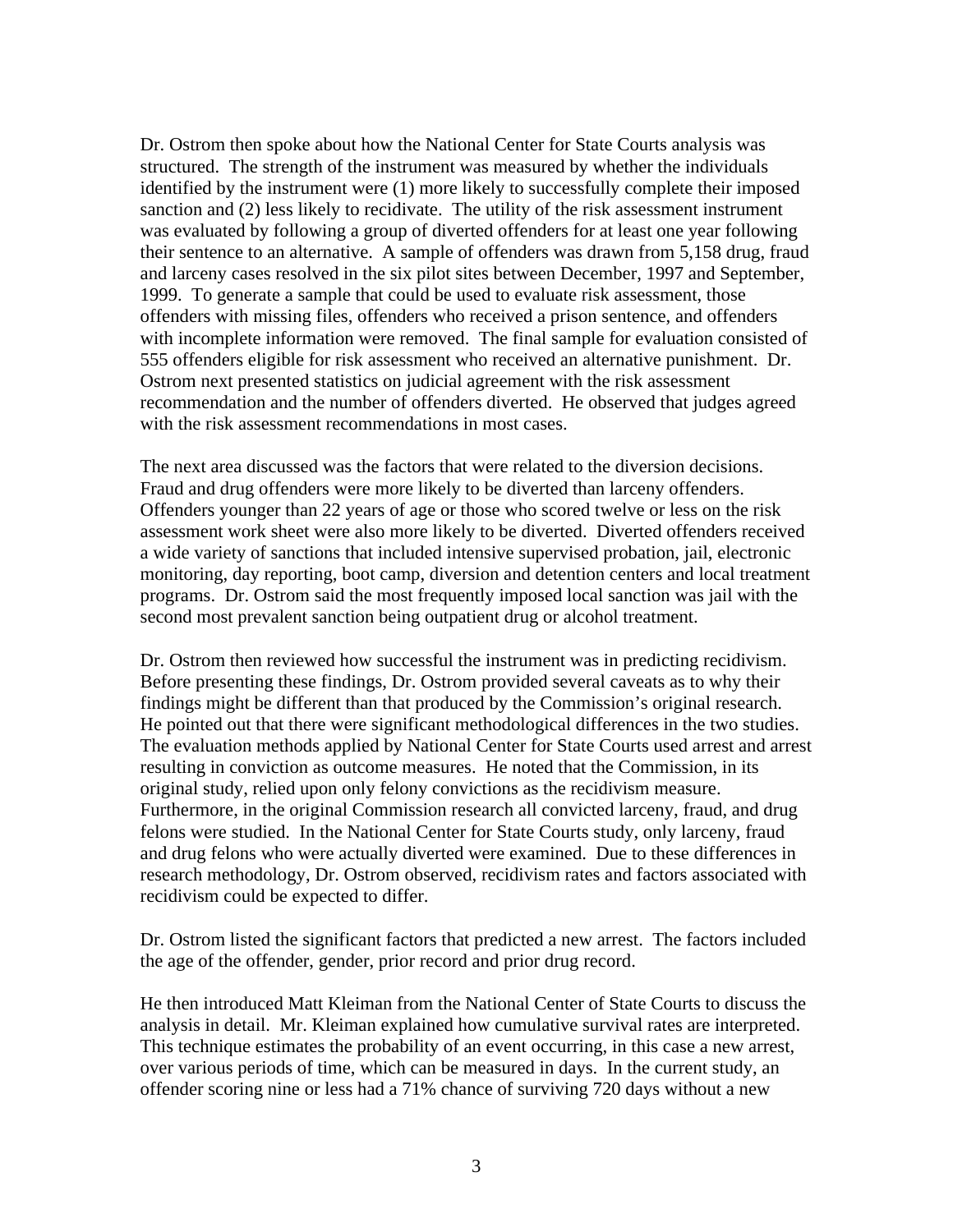arrest while an offender scoring more than nine had a 61% chance of the same outcome. At this juncture, Mr. Christie inquired why the displayed chart went beyond a year since the offenders were only tracked for a year period. Mr. Kleiman responded that the statistical procedures being used allowed the calculation of the probability of success out beyond the observed time period. Dr. Ostrom also noted that the evaluation tracked some offenders for as little as one year and others for up to three years. This data was then generalized to the whole population of offenders. Mr. Ferguson asked if some of the recorded arrests did not lead to a new conviction. Dr. Ostrom responded that he did not know but thought that there was likely some number of the observed arrests that did not result in a conviction.

Mr. Kleiman presented detailed survival analysis charts that examined selected score threshold points plotted against offender demographics, the nature of the primary offense, other offense factors and prior record. He noted that if the threshold value for a diversion recommendation were raised from nine points more offenders would be eligible for alternatives. At the same time, however, there would be an increase in the raw number of offenders deemed low risk that would recidivate. In the analysis the only demographic factor found to influence recidivism was gender. Other factors such as age, marital status and employment played no significant role in predicting recidivism. The analysis revealed that larceny offenders were more likely to recidivate than drug and fraud offenders. A factor that measured whether the offender acted alone was not found related to rates of recidivism. Prior criminal record was, however, determined to play a statistically significant role in recidivism.

Dr. Ostrom drew some conclusions about the risk assessment instrument. He felt it was successful in doing what it was intended to do - predict recidivism. The factors associated with adult prior record were the best predictors of recidivism. He suggested that it might be possible to streamline the instrument without significantly compromising the predictive ability.

He then detailed the results of a cost-benefit analysis on the use of the risk assessment instrument. The cost benefit analysis estimates the monetary value of all significant benefits and costs associated with the diversion of non-violent felons from traditional incarceration. The analysis then compares the benefits and costs of diverted felons to the benefits and costs of offenders not diverted. The benefits of reduced prison (363 offenders diverted from prison) and jail (192 offenders) populations saved the Commonwealth an estimated \$8.7 million dollars. Beyond the reduced incarceration costs, the additional benefits accruing from the diverted population included more productive citizens, decreased recidivism, and enhanced quality of life for offenders and the value of their community service. He admitted that it is very difficult to place a monetary value on these benefits and, to be conservative, no monetary benefit amount was assigned to these outcomes.

These benefits must then be compared to the costs of the diversion of non-violent felons. The first cost to be considered is the actual monetary price of the alternative sanction programs for the diverted offenders. A total of 1,006 alternative sanctions were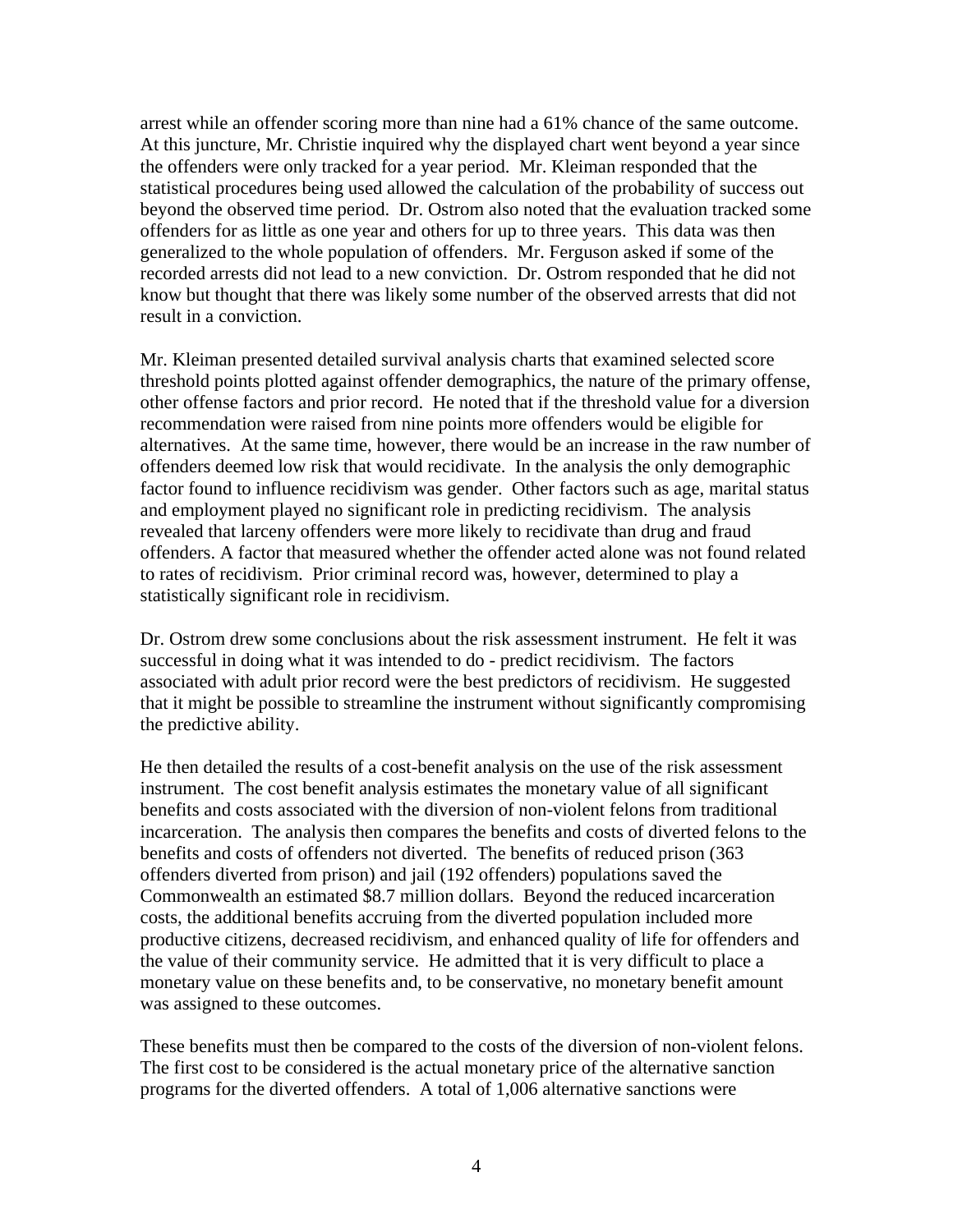prescribed for the 555 diverted felons. The cost of these alternative sanctions was \$6.2 million. Fifty-six percent of this total alternative sanction cost was attributed to jail as an alternative to prison. Dr. Ostrom then spoke about the other costs of diversion that are experienced when offenders fail in the assigned programs and become recidivists. He then presented specific data on the costs associated with failing diversion. During the entire study period, a total of 184 diverted felons recidivated, with 97 of those recidivating during the actual diversion program period. The 97 recidivists committed a total of 193 crimes. Sixty-two of the 97 recidivists were re-incarcerated at a cost of \$728,000. Among the recidivists, 39 offenders committed 61 crimes with direct victim costs of \$230,000. The total system and victim costs of the observed recidivism were \$958,000.

Mr. Petty commented that when Dr. Ostrom calculated prison costs he took the total operating budget of the Department of Corrections divided by the number of people to figure out the cost per inmate. Mr. Petty felt that the study should also include the total budget of the police agencies, courts, probation, parole, and the prosecutor's office divided by the number of offenders and add that to the costs associated with failing diversion. Dr. Ostrom responded that this was a wonderful idea in theory but very difficult to compile in the same fashion as that done for the Department of Corrections. Mr. Petty remarked that by not including these costs the analysis would make diversion seem more cost effective than it truly is. Dr. Ostrom remarked that he would look more closely at this issue before issuing their final report.

Continuing with his presentation, Dr. Ostrom summarized that the total benefits savings of \$8.7 million were compared to the total diversion costs of \$7.2 million to produce a net benefit of \$1.5 million due to the diversion of non-violent felons through risk assessment. If the risk assessment instrument were used statewide during 2000, the estimated net benefit would have been between \$3.7 and \$4.5 million in reduced costs.

In addition to the cost savings, Dr. Ostrom observed that the risk assessment instrument formalized the diversion process for judges. He noted that many judges said that the risk assessment tool made them more cognizant of diversion possibilities. He also pointed out that another benefit of risk assessment as related to diversion is that offenders who scored above the threshold were given closer scrutiny concerning diversion.

Mr. Petty questioned a slide presented earlier in the meeting. He inquired about a statistic on a chart that indicated that the factors on the work sheet correctly predicted 19% of the offenders who recidivate. He asked about the practical interpretation of the figure. Dr. Ostrom said that 555 diverted offenders in the study were followed for at least one year. The basic design of the instrument is to determine who has a relatively low probability of recidivism. Among the 555 offenders, 187 did recidivate in the study and the risk assessment instrument factors were able to account for 19% of the variation in a multivariate statistical model used to predict this recidivism. He observed that such a finding is impressive in social science circles and that the statistic could not be interpreted as an 81% failure rate. Dr. Ostrom revealed that he thought that the risk assessment factors were very good indicators of the future likelihood of recidivism but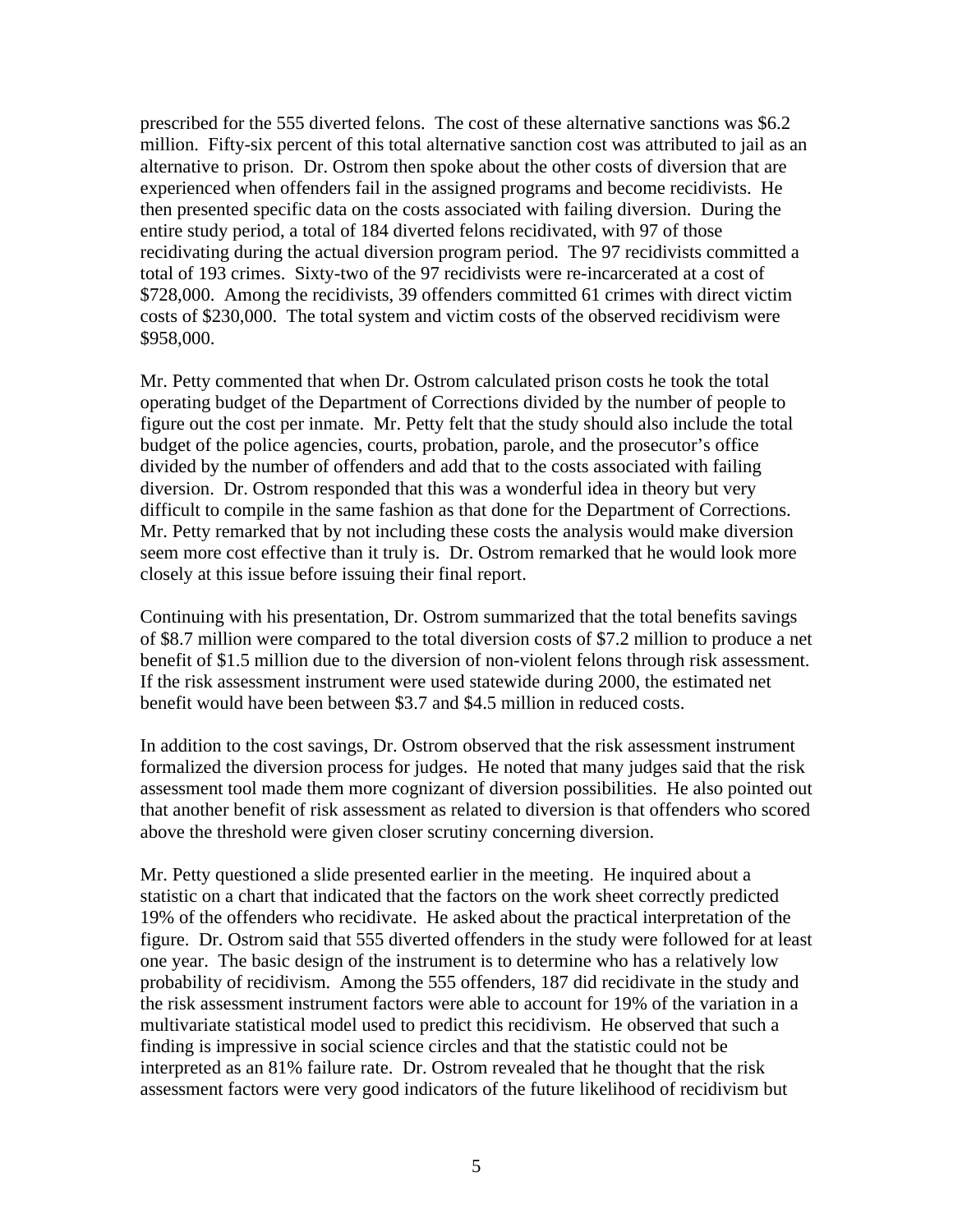were obviously not perfect. He noted that the type of statistical measure being used in their study had no easy to understand practical meaning in the sense being alluded to in the question. Unfortunately, Dr. Ostrom had indicated he had no better measure to provide at this time. At this juncture Judge Gates noted that a tremendous amount of material had been presented and that the Commission would need some time to study and digest it before taking any action.

Before proceeding to the next item on the agenda, Judge Gates asked Dr. Kern to comment on his meeting with the Judicial Council who had asked him to appear to answer questions about the use of the gender factor on the risk assessment instrument. Dr. Kern remarked that the Judicial Council simply wanted to better understand why the gender factor appeared on the risk assessment tool. Dr. Kern said he reviewed the research methodology with the Judicial Council and that there were a few questions about the constitutionality of the use of such a factor. Dr. Kern noted that both Judge Bach and Judge McGlothlin sit on the Judicial Council and that they had responded to the legal questions. Dr. Kern concluded that he did not think that the Judicial Council was likely to take any action on the matter.

Judge Gates then thanked Dr. Ostrom for his presentation. He then asked Ms. Farrar-Owen to cover the next item on the agenda, Methamphetamine Study.

# **III. Methamphetamine Study – Progress Report**

Ms. Farrar-Owens began by discussing the legislation that requires the Commission to develop proposals for specific sentencing guideline recommendations for methamphetamine cases. The legislative directive states specifically that the Virginia Criminal Sentencing Commission shall develop discretionary guidelines midpoint and range recommendations for convictions related to possessing, manufacturing, selling, giving, distributing, or possessing with the intent to distribute methamphetamine. The legislative directive further states that the Commission shall conduct an assessment of the quantity of methamphetamine seized in such cases with regard to the recently amended SABRE drug law provisions and shall complete the work by December 1, 2001.

Ms. Farrar-Owens stated that she had some preliminary data to present. The number of methamphetamine convictions in Virginia's circuit courts has increased over the last decade. In 2000, the number of methamphetamine convictions reached 125 compared to just 20 convictions registered in 1992. Also, in 1998, 160 offenders were sentenced for methamphetamine related crimes, the largest single-year figure. During the General Assembly Session, it was suggested by members of the Virginia Regional Drug Task Force that methamphetamine was becoming a growing problem in the western part of Virginia. Accordingly, Ms. Farrar-Owens divided the state data into two regions for this analysis. The western region of Virginia has exceeded the eastern in the number of methamphetamine convictions. However, both parts of the state saw a dramatic jump in these cases in 1998. In 2000, circuit courts in the western region sentenced two and half times more methamphetamine offenders than those in the eastern region.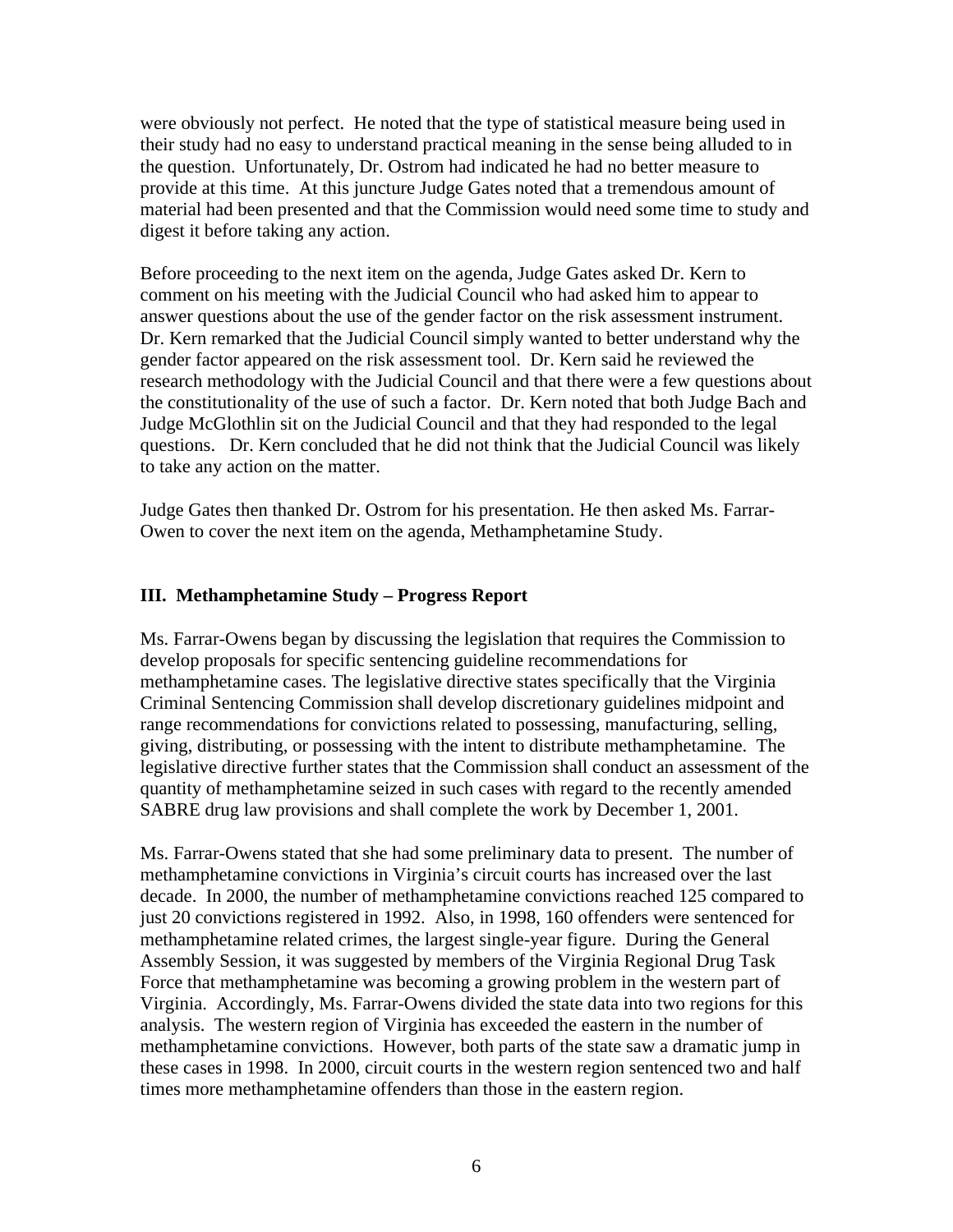After discussions with the Regional Drug Task Force and legislators, the Commission agreed that it would be prudent to analyze methamphetamine cases resolved in the federal courts. The United States Sentencing Commission provided the federal court data. Between 1995 and 1996, the number of cases sentenced in federal court in Virginia rose from 6 to 19. The number of methamphetamine offenders sentenced in federal court jumped dramatically in 1998, but receded in the following year. In 1998 and 1999, the Eastern District contributed two-thirds of the methamphetamine cases sentenced in Virginia's federal courts.

The state and federal data will be combined for this study. The largest shares of the cases (46%) are convictions in Virginia's circuit courts for possession of methamphetamine. Possession cases outweigh distribution cases in state courts while nearly all of the federal cases involve trafficking. Mr. Christie asked if the possession cases were straight possession or possession with intent to distribute. She responded that they were simple possession cases.

Preliminary data on the quantity seized in methamphetamine distribution cases was presented. The Eastern region far outweighed the Western region in terms of the amount of quantity seized. Ms. Farrar-Owens then compared the sentencing guidelines for Virginia to the federal system for distribution of methamphetamine mixture for an offender with no prior record and one with a prior violent record. According to data from Virginia circuit courts, offenders sentenced for distributing methamphetamine who have felony records receive longer sentences than given to first-time felons. For first-time felons, drug quantity does not appear to be correlated with the length of sentence. However, she observed that all of the data is preliminary at this point. Ms. Farrar-Owens said that the study is going well and she would present more findings at the September meeting.

Judge Gates thanked Ms. Farrar-Owens for her presentation. He then asked Mr. Fridley to cover the next item on the agenda, Sentencing Guidelines Training Program.

### **IV. Sentencing Guidelines Training Program – Status Report**

Mr. Fridley reported that over a period of six weeks that staff would complete forty-one training seminars in 19 different locations. The Commission will also offer four classes in July that will be conducted in Roanoke, Richmond, Virginia Beach and Fairfax. A registration form was included in the member's meeting materials. Mr. Fridley said that the Norfolk's Commonwealth's attorneys office requested a special training during one of their staff meetings. Over 600 guidelines users are expected to attend training seminars by the end of the summer. The majority of the participants are probation officers followed by Commonwealth's attorneys. Mr. Fridley said that the turnout of private defense attorneys has been somewhat disappointing. Mr. Christie asked if the training had MCLE credit approval. Mr. Fridley confirmed that the training seminar was approved for MCLE credits.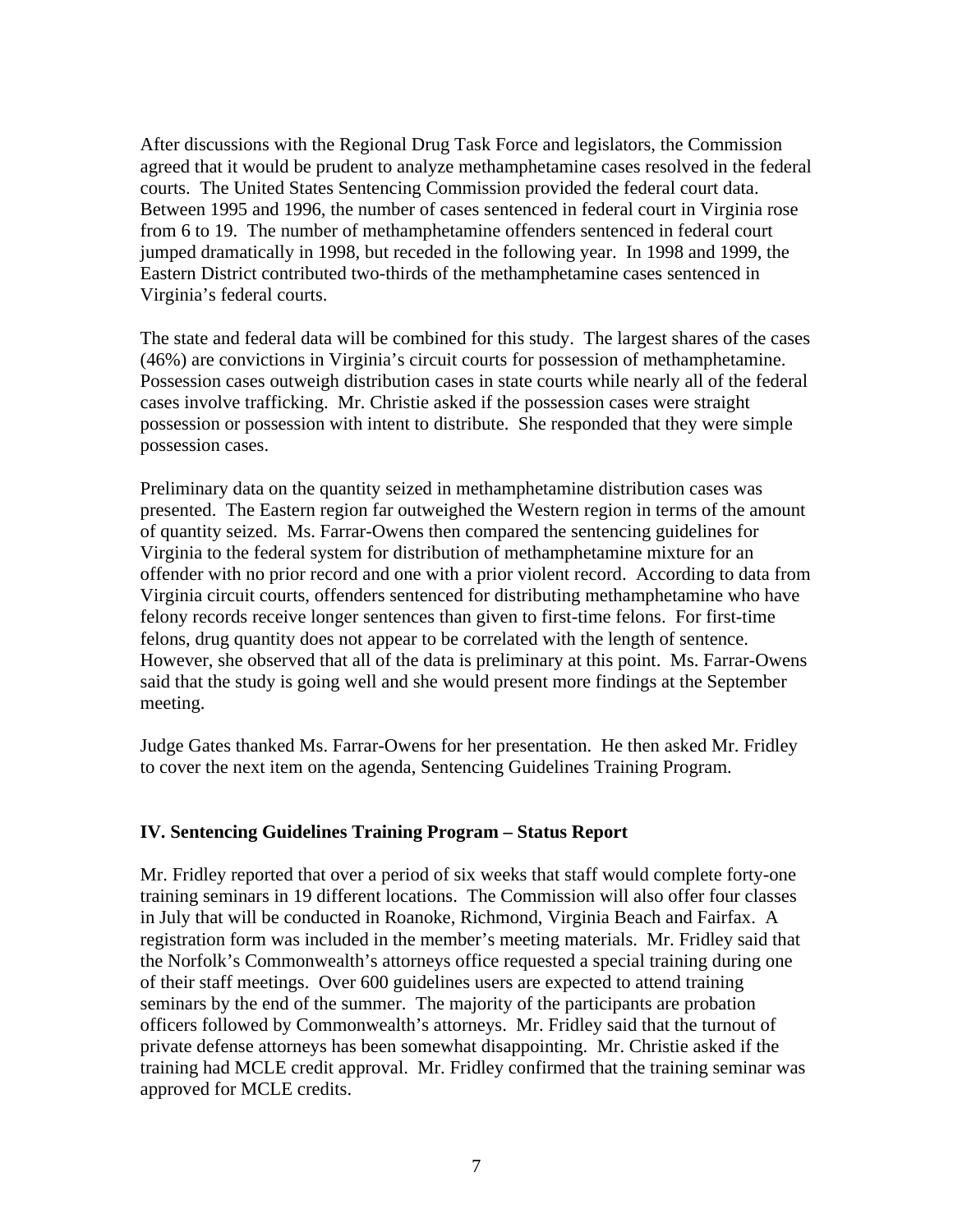He then discussed a training issue that has been bought up in field. The issue deals with the sex offender risk assessment instrument and whether female offenders should be scored on the instrument. The staff's recommendation was to score female offenders with the sex offender risk assessment instrument.

Mr. Christie made a motion to score women on the sex offender form. The motion was seconded. Judge Gates asked the Commission for a vote. The Commission voted unanimously in favor.

Judge Gates thanked Mr. Fridley for his presentation. He then asked Dr. Kern to cover the last item on the agenda, Miscellaneous.

## **V. Miscellaneous**

Dr. Kern wrapped up the meeting by discussing a letter sent by Janet Moran, a private attorney. The letter expressed dissatisfaction with the manner in which the sentencing guidelines score sex offenses committed against young victims. Dr. Kern asked Ms. Moran, who was present, if she would like to present her concerns to the Commission. Ms. Moran asked if she could present her material after hearing first from Dr. Kern on the matter. Dr. Kern agreed and provided the Commission with some historical data on the issue.

The specific issue deals with different sentencing guidelines point values for rape and forcible sodomy crimes committed against victims less than age 13 and those victims age 13 and older. Dr. Kern reviewed the scores for each of these variations of sex crimes. A person who is convicted of rape of a victim under age 13 receives 34 less points than a person convicted of raping someone age 13 or older. This scoring difference grows to a 90-point difference if the offender has a very serious violent record. This latter score variation was the one specifically alluded to in the letter from Ms. Moran. Dr. Kern proceeded to present the compliance rates for rape, victim less than age 13 and age 13 or older. Compliance jumped twenty-three percentage points to 79% from FY1998 to FY2000 for rape, victim age less than 13. The improvement in compliance was derived largely from a decrease in the rate of mitigation for that offense. In contrast, compliance inched up only four percentage points to 66% from FY1998 to FY2000 for rape, victim age 13 or older. Almost all the guidelines departures for these cases were mitigated. In general, this offense exhibited the highest rate of mitigation among the guidelines offenses.

Dr. Kern then presented the most common reasons for mitigation for the two variations of rapes under discussion. These findings indicated that judges were citing different reasons for mitigation for these rape cases. The mitigation reasons revealed that judges often cite offender psychological problems as a departure reason in cases of rape, victim under the age of 13. The most common reason for mitigation in cases of rape, victim 13 or older, was weak evidence or witness problems. He also referred to the most common reasons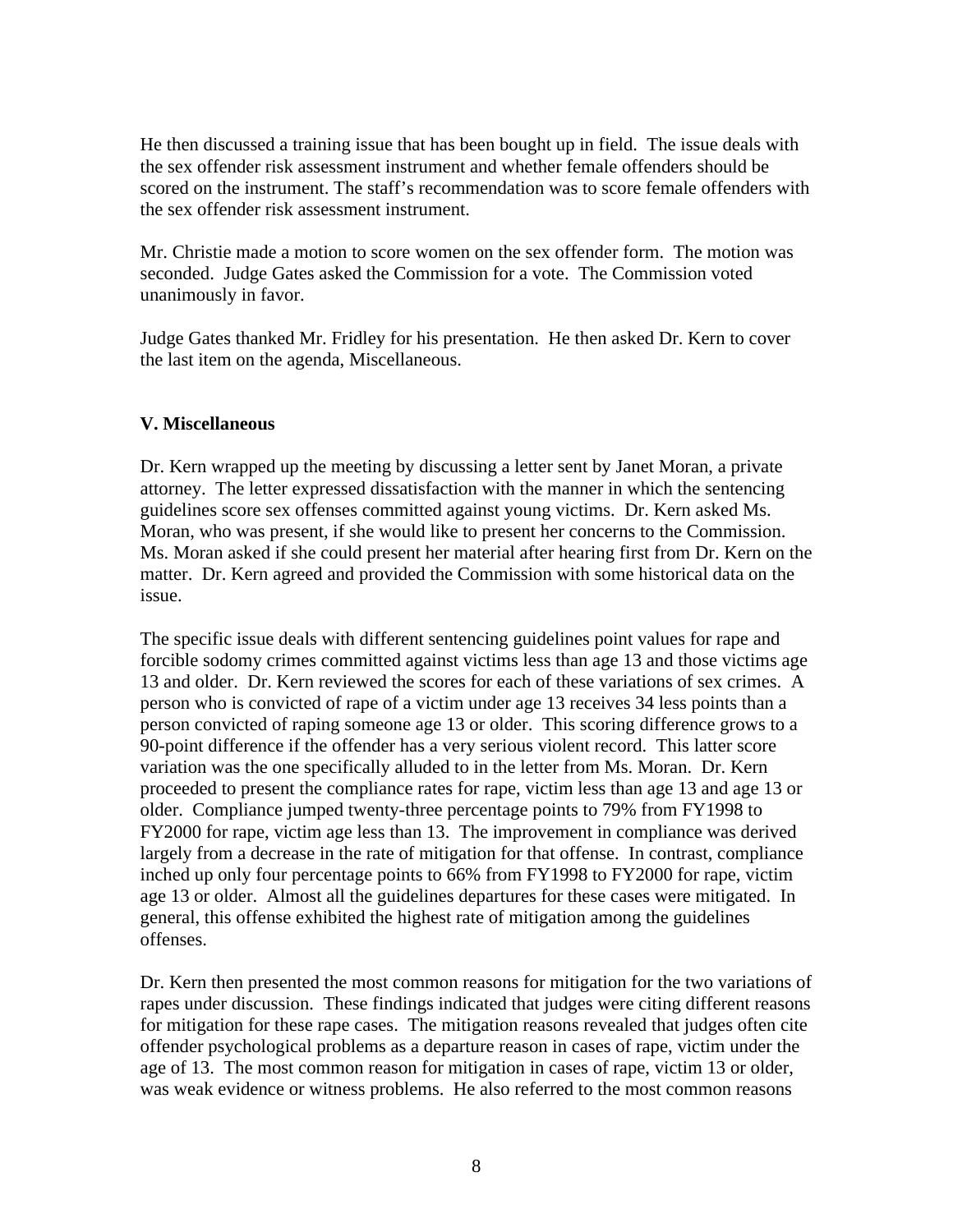for aggravation in these cases as well. Once again, the departures reasons were different for the two variations of rape cases. Dr. Kern stressed that the sentencing patterns for the two rapes crimes were distinctly different – the compliance rates were much different and the departure reasons were dissimilar. He presented a chart that displayed what the compliance rate would be if rape, victim less than age 13 cases were scored the same as rape, victim over age 13. Treating the two rape offenses in this fashion under the sentencing guidelines would have resulted in a 27% drop in compliance and a 30% increase in mitigation. For these reasons, Dr. Kern stated, the sentencing guidelines treat these variations of sex crimes in different fashions on the worksheets.

Judge Gates then asked Ms. Janet Moran to present her views to the Commission. Ms. Moran stated that she is an attorney from Henrico County who practices in the juvenile courts. She thanked Dr. Kern for his presentation. Dr. Kern's presentation led her to conclude that the State of Virginia does not value its children. The presentation reveals that if you rape a child who is less than age 13 you will do less time in prison than if you rape a person age 13 or older. That, she said, sends a negative message that says Virginia values our children victims less than we value other victims. She stated that the scoring for this sex crime was an abomination. She noted that she had received a letter from Dr. Kern that detailed the reasons for the scoring differences in these cases but questioned the validity of the offered reasons. The letter discussed the fact that the scoring differences reflected the historical manner in which the cases were sentenced. Ms. Moran felt that even if the guidelines accurately reflected historical sentencing patterns that they should not institutionalize a difference that is objectionable. Dr. Kern's letter also pointed out that many of the sex cases involving young children are difficult to prosecute for many different reasons and result in more frequent plea agreements that favor the defendants. The letter alluded to the departure reasons cited by judges as evidence of this trend. Ms. Moran disagreed with that conclusion and pointed out that a deputy Commonwealth's attorney in Chesterfield County told her that she had much success in prosecuting such cases and often was able to secure sentences above the guidelines. Finally, Dr. Kern's letter noted that when children are the victims of sex crimes the perpetrators are often family members of the victim and it is the family that requests leniency for the offender. Ms. Moran remarked that the family of the victim almost always requests leniency in any type of case so this factor should not merit any special consideration in cases where a child is raped. She observed that many of the cases involving rapes of young children can be won at trial and should not be plea-bargained. Perhaps, she commented, that the answer is more training for prosecutors in how to successfully deal with these types of cases. In summary, Ms. Moran requested that the Commission review its scoring for these crimes and correct the disparate scores that are tied to the age of the victim.

Judge Gates thanked Ms. Moran for her presentation. Judge Gates commented that the guidelines have been based on historical data but also are voluntary and they do not bind judges. Mr. Petty remarked that Ms. Moran's issue is one that he has brought before the Commission previously. He detailed a sex crime case that he prosecuted where there were two victims of different ages, one below age 13 and one over age 13 that resulted in two dramatically different scores depending upon how the case was handled. Mr. Petty said that the crime of rape §18.2-61 is not broken down into two separate offenses. If a